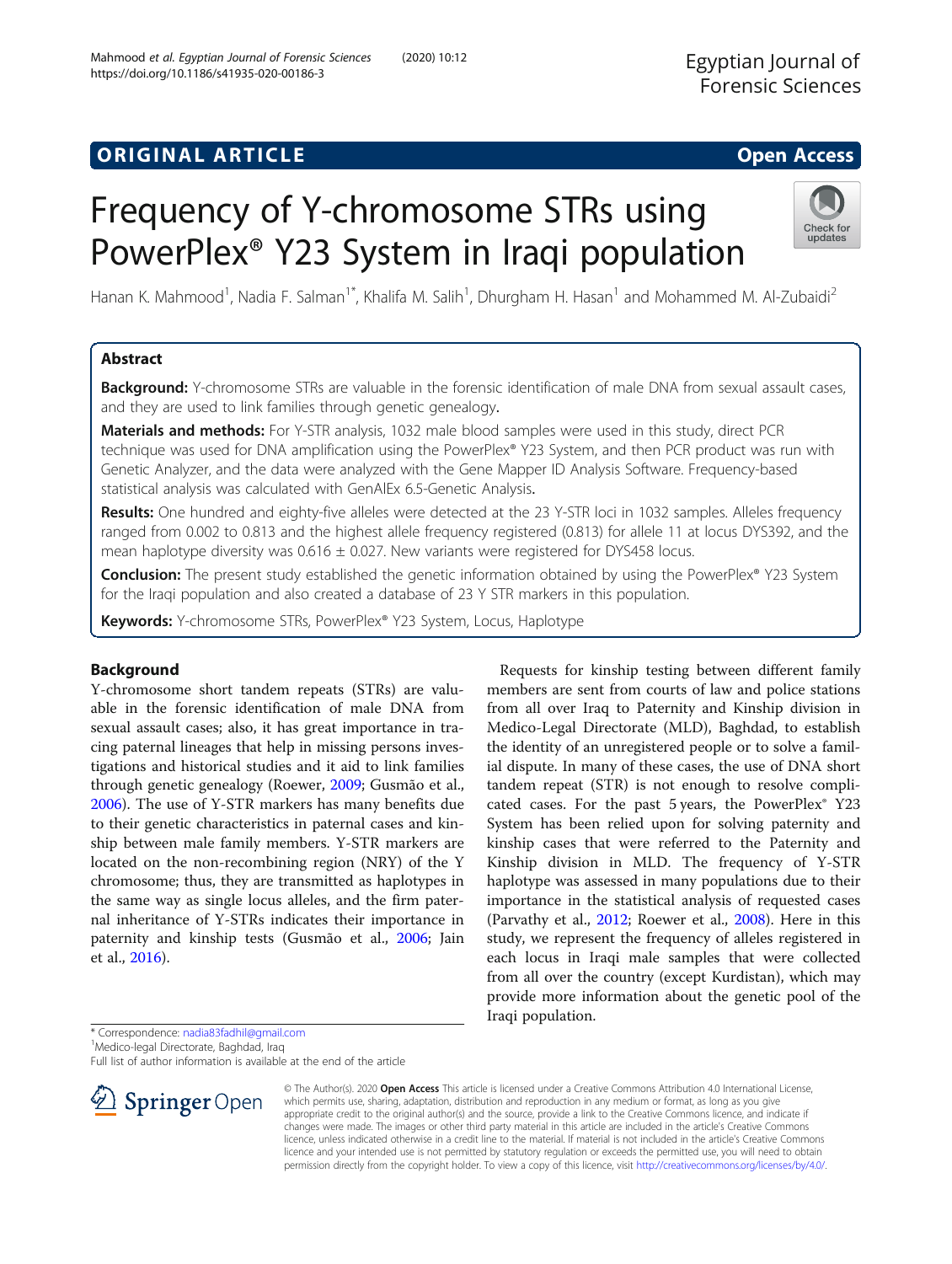<span id="page-1-0"></span>

|                                                                                               | $\mathbf \Omega$<br>DYS385 a,<br>haplotype<br>frequency | 0.002         | 0.002                    | 0.061                | 0.021       | 0.004           | 0.002         | 0.002                       | 0.008               | 0.017                | 0.027          | 0.016              | 0.012               | 0.016               | 0.008          | 0.019                       | 0.038             | 0.037          | 0.056         |
|-----------------------------------------------------------------------------------------------|---------------------------------------------------------|---------------|--------------------------|----------------------|-------------|-----------------|---------------|-----------------------------|---------------------|----------------------|----------------|--------------------|---------------------|---------------------|----------------|-----------------------------|-------------------|----------------|---------------|
|                                                                                               |                                                         | $\frac{1}{2}$ | =ີ ລ                     | Ξ,<br>$\overline{4}$ | $\Xi$ 50    | $\Xi$ $\approx$ | $\frac{1}{1}$ | $\frac{1}{2}$ $\frac{1}{2}$ | $\vec{=}$ $\vec{=}$ | $\overrightarrow{a}$ | <u>is</u> is   | 5 16               | $\vec{a}$ $\vec{c}$ | $\vec{a}$ $\vec{a}$ | ة ق            | $\frac{1}{2}$ $\frac{1}{4}$ | ച് പ              | $\vec{a}$ is   | $\frac{m}{L}$ |
|                                                                                               | TAH4<br>YGA                                             |               |                          | 0.008                | 0.065       | 0.615           | 0.241         | 0.069                       | 0.002               |                      |                |                    |                     |                     |                |                             |                   |                |               |
|                                                                                               | DYS<br>456                                              |               |                          |                      |             |                 | 0.002         | 0.035                       | 0.346               | 0.394                | 0.154          | 0.061              | 0.006               | 0.002               |                |                             |                   |                |               |
|                                                                                               | DYS<br>458                                              |               |                          |                      |             |                 | 0.006         | 0.004                       | 0.019               | 0.132                | 0.202          | 0.178              | 0.268               | 0.168               | 0.019          | 0.004                       |                   |                |               |
|                                                                                               | DYS<br>393                                              |               |                          |                      |             | 0.018           | 0.580         | 0.310                       | 0.078               | 0.012                | 0.002          |                    |                     |                     |                |                             |                   |                |               |
|                                                                                               | DYS<br>643                                              | 0.002         | 0.021                    | 0.447                | 0.238       | 0.089           | 0.134         | 0.060                       | 0.009               |                      |                |                    |                     |                     |                |                             |                   |                |               |
|                                                                                               | DYS<br>392                                              |               |                          | 0.002                | 0.016       | 0.813           | 0.029         | 0.065                       | 0.049               | 0.022                | 0.002          | 0.002              |                     |                     |                |                             |                   |                |               |
|                                                                                               | DYS<br>439                                              |               |                          |                      | 0.070       | 0.558           | 0.297         | 0.066                       | 0.008               | 0.002                |                |                    |                     |                     |                |                             |                   |                |               |
|                                                                                               | DYS<br>390                                              |               |                          |                      |             |                 |               |                             |                     |                      |                |                    |                     |                     |                | 0.021                       | 0.095             | 0.536          | 0.265         |
|                                                                                               | DYS<br>635                                              |               |                          |                      |             |                 |               |                             |                     |                      | 0.002          | 0.002              |                     | 0.004               | 0.081          | 0.518                       | 0.178             | 0.157          | 0.032         |
|                                                                                               | <b>DYS</b>                                              |               |                          |                      |             |                 |               |                             | 0.008               | 0.029                | 0.152          | 0.219              | 0.345               | 0.162               | 0.054          | 0.019                       | 0.010             | 0.002          |               |
|                                                                                               |                                                         |               |                          |                      |             | 0.002           |               | 0.016                       | 0.729               | 0.191                | 0.063          |                    |                     |                     |                |                             |                   |                |               |
|                                                                                               | DYS<br>437                                              |               |                          |                      |             | 0.133           |               | 0.002                       |                     |                      |                |                    |                     |                     |                |                             |                   |                |               |
|                                                                                               | DYS<br>438                                              |               |                          | 0.240                | 0.584       |                 | 0.041         |                             |                     |                      |                |                    |                     |                     |                |                             |                   |                |               |
|                                                                                               | <b>DYS</b>                                              |               |                          | 0.017                | 0.084       | 0.576           | 0.271         | 0.049                       | 0.002               |                      |                |                    |                     |                     |                |                             |                   |                |               |
|                                                                                               | DYS<br>549                                              |               |                          |                      | 0.010       | 0.097           | 0.485         | 0.352                       | 0.050               | 0.007                |                |                    |                     |                     |                |                             |                   |                |               |
|                                                                                               | <b>DYS</b><br>481                                       |               |                          |                      |             |                 |               |                             |                     |                      |                |                    |                     | 0.002               | 0.010          | 0.060                       | 0.156             | 0.190          | 0.202         |
|                                                                                               | <b>DYS</b><br>391                                       |               | 0.002                    | 0.048                | 0.002 0.557 | 0.340           | 0.048         | 0.004                       |                     |                      |                |                    |                     |                     |                |                             |                   |                |               |
|                                                                                               | <b>DYS</b><br>$\overline{0}$                            |               |                          |                      |             | 0.002           | 0.006         | 0.110                       | 0.634               | 0.185                | 0.053          | 0.008              |                     |                     |                |                             |                   |                |               |
| Table 1 Alleles frequency of PowerPlex® Y23 System loci for a sample of Iraqi Arab population | DYS<br>389 II                                           |               |                          |                      |             |                 |               |                             |                     |                      |                |                    |                     |                     |                |                             |                   |                |               |
|                                                                                               | <b>S 48</b>                                             |               |                          |                      |             |                 |               |                             |                     |                      |                | 0.004              | 0.029               | 0.197               | 0.634          | 0.106                       | 0.029             | 0.002          |               |
|                                                                                               | DYS<br>389 I                                            |               |                          | 0.002                | 0.004       | 0.008           | 0.115         | 0.703                       | 0.160               | 0.006                |                | 0.002              |                     |                     |                |                             |                   |                |               |
|                                                                                               | DYS<br>576                                              |               |                          |                      |             |                 | 0.002         |                             | 0.008               | 0.053                | 0.114          | 0.262              | 0.421               | 0.115               | 0.017          | 0.008                       |                   |                |               |
|                                                                                               | Allele/                                                 |               |                          |                      |             |                 |               |                             |                     |                      |                |                    |                     |                     |                |                             |                   |                |               |
|                                                                                               | $\mathbf{r}$                                            |               | $\overline{\phantom{0}}$ | $\infty$             | $\circ$     | $\supseteq$     | $\equiv$      | $\supseteq$                 | $\widetilde{\Box}$  | $\overline{4}$       | $\overline{1}$ | $\frac{\infty}{2}$ | $\overline{1}$      | $\approx$           | $\overline{0}$ | $\gtrsim$                   | $\overline{\sim}$ | $\mathfrak{D}$ | 23            |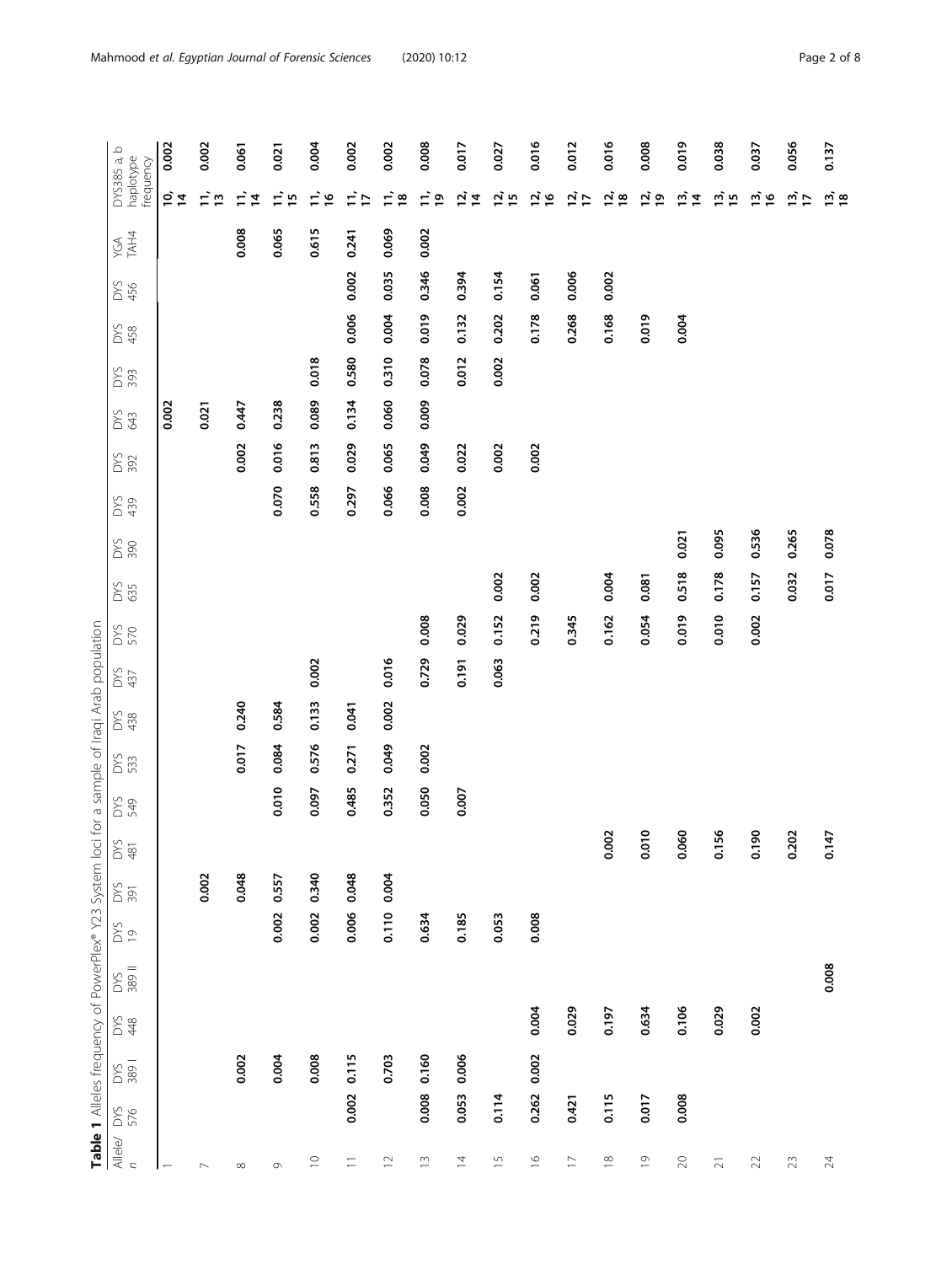|                                                                                                           | DYS385 a, b<br>haplotype<br>frequency | 0.133         | 0.016           | 0.006           | 0.017            | 0.061           | 0.011                       | 0.025                    | 0.01                        | 0.006         | 0.002  | 0.027 | 0.004           | 0.004           | 0.002  | 0.035         | 0.025           |
|-----------------------------------------------------------------------------------------------------------|---------------------------------------|---------------|-----------------|-----------------|------------------|-----------------|-----------------------------|--------------------------|-----------------------------|---------------|--------|-------|-----------------|-----------------|--------|---------------|-----------------|
|                                                                                                           |                                       | $\frac{1}{2}$ | $\frac{13}{20}$ | $\frac{13}{21}$ | $\frac{1}{4}$ iv | $\frac{4}{3}$ & | $\frac{4}{5}$ $\frac{1}{5}$ | $\vec{a}$ is             | $\frac{4}{5}$ $\frac{6}{5}$ | $\frac{4}{2}$ | 14, 22 | 15/16 | $\frac{15}{17}$ | $\frac{15}{19}$ | 15, 20 | $\frac{6}{1}$ | $\frac{16}{18}$ |
|                                                                                                           | TAH4<br>YGA                           |               |                 |                 |                  |                 |                             |                          |                             |               |        |       |                 |                 |        |               |                 |
|                                                                                                           | DYS<br>456                            |               |                 |                 |                  |                 |                             |                          |                             |               |        |       |                 |                 |        |               |                 |
|                                                                                                           | DYS<br>458                            |               |                 |                 |                  |                 |                             |                          |                             |               |        |       |                 |                 |        |               |                 |
|                                                                                                           | DYS<br>393                            |               |                 |                 |                  |                 |                             |                          |                             |               |        |       |                 |                 |        |               |                 |
|                                                                                                           | S 33                                  |               |                 |                 |                  |                 |                             |                          | 0.002                       |               |        |       |                 |                 |        |               |                 |
|                                                                                                           | <b>DYS</b>                            |               |                 |                 |                  |                 |                             |                          |                             |               |        |       |                 |                 |        |               |                 |
|                                                                                                           | DYS<br>439                            |               |                 |                 |                  |                 |                             |                          |                             |               |        |       |                 |                 |        |               |                 |
|                                                                                                           | DYS<br>390                            | 0.006         |                 |                 |                  |                 |                             |                          |                             |               |        |       |                 |                 |        |               |                 |
|                                                                                                           | <b>DYS</b>                            | 0.004         | 0.002           | 0.002           |                  |                 |                             |                          |                             |               |        |       |                 |                 |        |               |                 |
|                                                                                                           | <b>DYS</b>                            |               |                 |                 |                  |                 |                             |                          |                             |               |        |       |                 |                 |        |               |                 |
|                                                                                                           | DYS<br>437                            |               |                 |                 |                  |                 |                             |                          |                             |               |        |       |                 |                 |        |               |                 |
|                                                                                                           | DYS<br>438                            |               |                 |                 |                  |                 |                             |                          |                             |               |        |       |                 |                 |        |               |                 |
|                                                                                                           | <b>DYS</b><br>533                     |               |                 |                 |                  |                 |                             |                          |                             |               |        |       |                 |                 |        |               |                 |
|                                                                                                           | DYS<br>S49                            |               |                 |                 |                  |                 |                             |                          |                             |               |        |       |                 |                 |        |               |                 |
|                                                                                                           | $\frac{5}{481}$                       | 0.185         | 0.037           | 0.004           | 0.008            |                 |                             |                          |                             |               |        |       |                 |                 |        |               |                 |
|                                                                                                           | $\frac{52}{2}$                        |               |                 |                 |                  |                 |                             |                          |                             |               |        |       |                 |                 |        |               |                 |
|                                                                                                           | $\frac{6}{50}$                        |               |                 |                 |                  |                 |                             |                          |                             |               |        |       |                 |                 |        |               |                 |
|                                                                                                           | DYS<br>389 II                         | 0.006         | 0.010           | 0.071           | 0.284            | 0.442           | 0.157                       | 0.023                    |                             |               |        |       |                 |                 |        |               |                 |
|                                                                                                           | DX<br>8 \$                            |               |                 |                 |                  |                 |                             |                          |                             |               |        |       |                 |                 |        |               |                 |
|                                                                                                           | <b>SSE</b><br>389                     |               |                 |                 |                  |                 |                             |                          |                             |               |        |       |                 |                 |        |               |                 |
| Table 1 Alleles frequency of PowerPlex® Y23 System loci for a sample of Iraqi Arab population (Continued) | Allele/ $DYS$<br>$n$ 576              | 25            | $\geqslant$     | $\geq$          | $28\,$           | $29$            | $\Im \mathrm{O}$            | $\overline{\mathcal{E}}$ | $\Im 2$                     |               |        |       |                 |                 |        |               |                 |

0.002

ي يون يون

0.012

0.004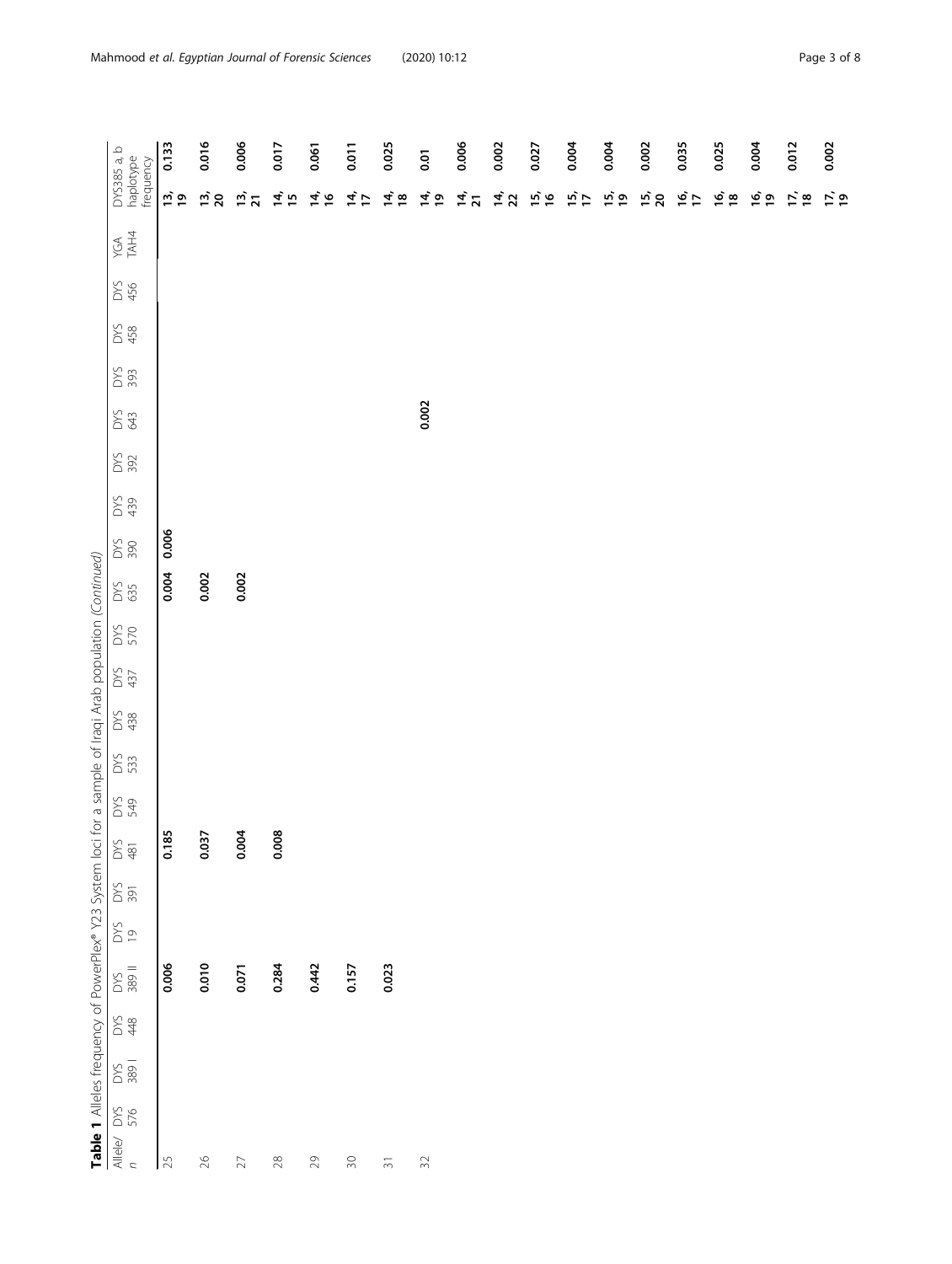| ١                                                                                  |
|------------------------------------------------------------------------------------|
| h                                                                                  |
|                                                                                    |
|                                                                                    |
| $\overline{\phantom{a}}$<br>$\overline{\phantom{a}}$                               |
|                                                                                    |
| í                                                                                  |
|                                                                                    |
| I                                                                                  |
| ï<br>I<br>ļ                                                                        |
| l                                                                                  |
| j                                                                                  |
|                                                                                    |
| Ĭ                                                                                  |
| $\frac{2}{3}$                                                                      |
| Ì<br>j                                                                             |
| ۱                                                                                  |
| ļ                                                                                  |
| į                                                                                  |
| ŗ<br>j<br>١                                                                        |
| 5<br>j                                                                             |
| 5                                                                                  |
|                                                                                    |
| j<br>)                                                                             |
| ţ                                                                                  |
| S                                                                                  |
| j<br>l                                                                             |
| )                                                                                  |
| ว<br>4                                                                             |
|                                                                                    |
| ξ                                                                                  |
| $\overline{\phantom{a}}$<br>Ó                                                      |
|                                                                                    |
| į<br>j                                                                             |
| l                                                                                  |
| $\ddot{\zeta}$<br>5                                                                |
| 1                                                                                  |
|                                                                                    |
| 1                                                                                  |
| ֖֖֖֚֚֚֚֚֚֚֬                                                                        |
|                                                                                    |
| נ<br>כ                                                                             |
| ֖֖֖֧֧֧֧֧֧֧֧֧֧֪ׅ֧֧֪ׅ֧֧֪ׅ֧֧֚֚֚֚֚֚֚֚֚֚֚֚֚֚֚֚֚֚֚֚֚֚֚֚֚֚֚֚֚֚֡֝֓֝֓֝֓֝֓֝֬֝֓֝֬֝֓֝֬֓֝֬֝֬֝֬֝ |
|                                                                                    |
| ۳                                                                                  |
| able                                                                               |
|                                                                                    |
| ļ                                                                                  |

| DYS385 a, b<br>haplotype<br>frequency | 0.027         | 0.004 | 0.006 | 0.009 |          | $0.016$<br>$0.014$<br>$0.013$ |    | 0.008 | 0.004 | 0.004         | 0.008 |
|---------------------------------------|---------------|-------|-------|-------|----------|-------------------------------|----|-------|-------|---------------|-------|
|                                       | $\frac{1}{2}$ | o, 10 | Ξ     | ≌     | <u>ی</u> | Ξ,                            | 51 | ٩     | ⊵     | $\frac{8}{1}$ | ۹,    |
| YGA<br>TAH4                           |               |       |       |       |          |                               |    |       |       |               |       |
| DYS<br>456                            |               |       |       |       |          |                               |    |       |       |               |       |
| DYS<br>458                            |               |       |       |       |          |                               |    |       |       |               |       |
| DYS<br>393                            |               |       |       |       |          |                               |    |       |       |               |       |
| <b>SES</b>                            |               |       |       |       |          |                               |    |       |       |               |       |
| DYS<br>392                            |               |       |       |       |          |                               |    |       |       |               |       |
| DYS<br>439                            |               |       |       |       |          |                               |    |       |       |               |       |
| DYS<br>390                            |               |       |       |       |          |                               |    |       |       |               |       |
| DYS<br>635                            |               |       |       |       |          |                               |    |       |       |               |       |
| <b>DYS</b>                            |               |       |       |       |          |                               |    |       |       |               |       |
| DYS<br>437                            |               |       |       |       |          |                               |    |       |       |               |       |
| DYS<br>438                            |               |       |       |       |          |                               |    |       |       |               |       |
| DYS<br>533                            |               |       |       |       |          |                               |    |       |       |               |       |
| DYS<br>S49                            |               |       |       |       |          |                               |    |       |       |               |       |
| DYS<br>481                            |               |       |       |       |          |                               |    |       |       |               |       |
| <b>DYS</b><br>391                     |               |       |       |       |          |                               |    |       |       |               |       |
| DYS<br>19                             |               |       |       |       |          |                               |    |       |       |               |       |
| DYS<br>389 II                         |               |       |       |       |          |                               |    |       |       |               |       |
| <b>DYS</b><br>28                      |               |       |       |       |          |                               |    |       |       |               |       |
| DYS<br>389 I                          |               |       |       |       |          |                               |    |       |       |               |       |
| Allele/ $DYS$<br>$76$                 |               |       |       |       |          |                               |    |       |       |               |       |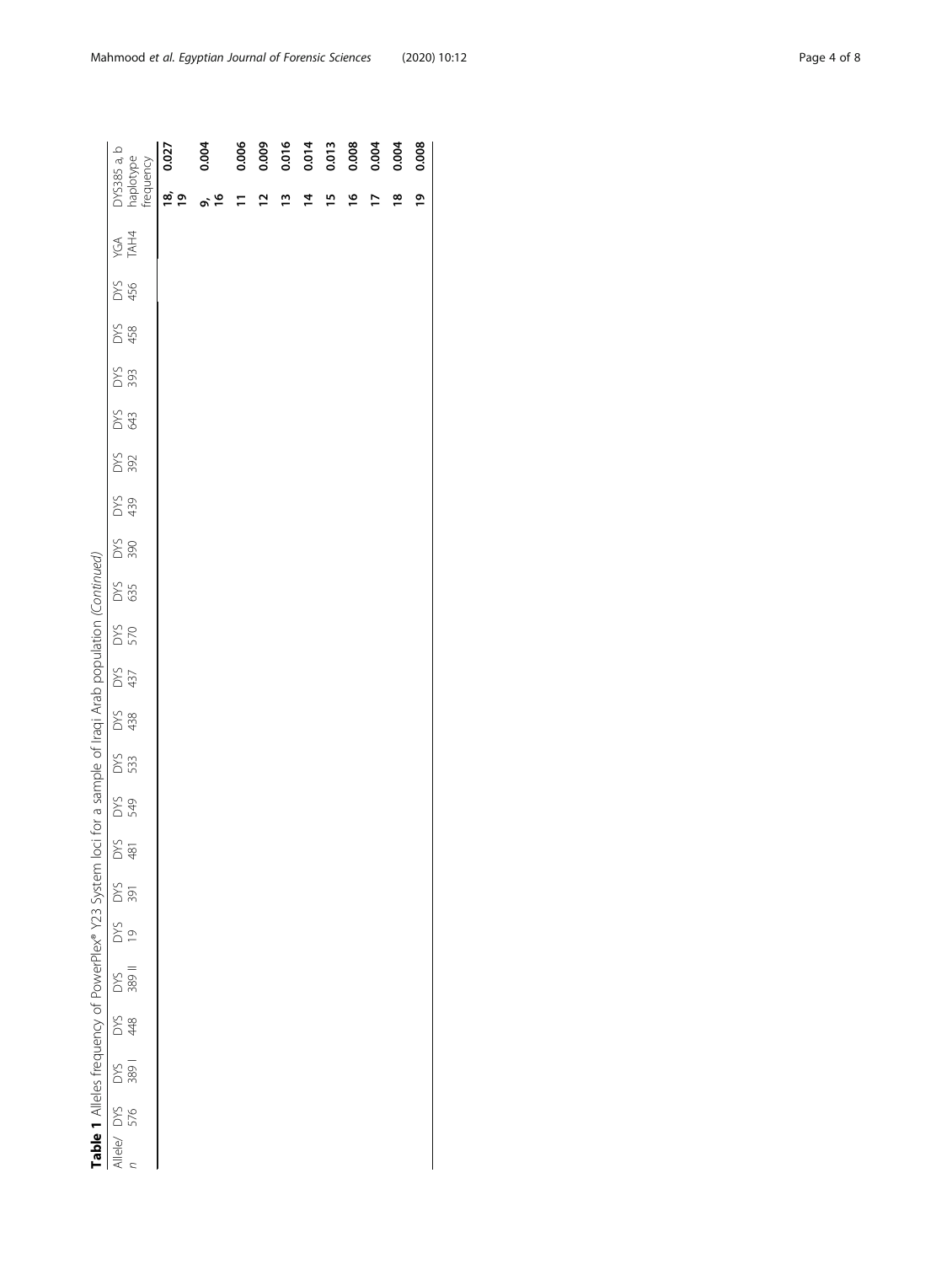Na no. of different alleles, Ne No. of effective alleles =  $1/(sum \pi/2)$ , I Shannon's information, Index =  $-1 \times$  sum (pi  $\times$  Ln (pi)), h diversity = 1–sum pi^2, uh unbiased diversity =  $(N/(N-1)) \times h$ . Where pi is the frequency of the ith allele for the population, and sum pi^2 is the sum of the squared population allele frequencies

|                                   |  |  | <b>Table 3</b> Mean allelic patterns across population using |  |
|-----------------------------------|--|--|--------------------------------------------------------------|--|
| PowerPlex <sup>®</sup> Y23 System |  |  |                                                              |  |

| Mean allelic patterns across population | Mean values | <b>SF</b> |
|-----------------------------------------|-------------|-----------|
| <b>Na</b>                               | 7.619       | 0.434     |
| Na Freq. $>$ = 5%                       | 3.810       | 0.225     |
| Ne                                      | 2.935       | 0.255     |
| $\overline{1}$                          | 1.240       | 0.068     |
| No. private alleles                     | 7.619       | 0.434     |
| No. LComm alleles $(= 25\%)$            | 0.000       | 0.000     |
| No. LComm alleles $(<$ = 50%)           | 0.000       | 0.000     |
| h                                       | 0.616       | 0.027     |
| uh                                      | 0.617       | 0.027     |
| .                                       |             |           |

h diversity = 1–sum pi^2, uh unbiased diversity =  $(N/(N-1)) \times h$ . Where pi is the frequency of the ith allele for the population, and sum pi^2 is the sum of the squared population allele frequencies

A total of 1032 blood samples were used in this study. Data were registered for each person, who were all male unrelated Iraqi nationals and identified as Iraqi Arabs. Participants were instructed about the purpose of the sampling, and interested volunteers have been enrolled, and informed consent was obtained from each subject before blood sampling. Blood samples were placed on DNA storage cards (Direct™ Classic Card-FTIZCO, USA).

#### DNA amplification and Y-STR typing

Samples run for DNA amplification using the direct polymerase chain reaction (PCR) method with Power-Plex® Y23 System (Promega Co., USA), according to the manufacturer's instructions using Gene Amp 9700 thermal cycler (Applied Biosystems). The amplified products were run on the ABI PRISM 3130xl Genetic Analyzer (Applied Biosystems), and the obtained data was analyzed using the Gene Mapper ID Analysis Software (Applied Biosystems, USA).

#### Statistical analyses

Frequency-based statistical analysis was calculated with the GenAlEx-6.5 Genetic Analysis software (Peakall & Smouse, [2006](#page-7-0)), while the haplotype diversity was calculated using the HapYdive software ([http://portugene.](http://portugene.com/hapydive.html) [com/hapydive.html](http://portugene.com/hapydive.html)) as mentioned previously (Parvathy et al., [2012\)](#page-7-0). Analysis of molecular variance (AMOVA) was calculated by [https://yhrd.org/amova/.](https://yhrd.org/amova/)yhrd.org.tools.

#### Results and discussion

Alleles frequency was calculated for each locus, in which observed alleles frequency of 23 Y chromosome STR loci in the Arab Iraqi population is summarized in Table [1.](#page-1-0) Haploid diversity by locus and the allelic patterns for haploid data as well as mean allelic patterns across population are shown in Tables 2 and 3, respectively.

Using PowerPlex® Y23 System markers, 478 different haplotypes were identified as the most frequent haplotype (detected 10 times) that is shown in Table [4](#page-5-0). Eight profiles were unique, along with 435 profiles that found twice each, as well as 30 different profiles each repeated four times. Four different profiles were detected each within 6 individuals, which could be considered as accepted result due to the high inbreeding rate between family members or clan members across the country. DYS635 was the most polymorphic locus with 12 detected alleles, while DYS438 and DYS437 were the least polymorphic with 5 detected alleles each.

Table 2 Haploid Diversity by locus using PowerPlex® Y23

Locus  $\begin{matrix} N \\ N \end{matrix}$  Na Ne I h uh DYS576 1032 9 3.637 1.526 0.725 0.726 **DYS389 I** 1032 8 1.873 0.903 0.466 0.467 **DYS448** 1032 7 2.207 1.086 0.547 0.547 **DYS389 II** 1032 8 3.266 1.396 0.694 0.694 DYS19 1032 8 2.217 1.093 0.549 0.550 **DYS391** 1032 6 2.321 1.020 0.569 0.570 **DYS481** 1032 11 6.168 1.929 0.838 0.839 **DYS549** 1032 6 2.699 1.174 0.629 0.630 **DYS533** 1032 6 2.411 1.112 0.585 0.586 **DYS438** 1032 5 2.390 1.067 0.582 0.582 **DYS437** 1032 5 1.749 0.798 0.428 0.429 **DYS570** 1032 10 4.533 1.713 0.779 0.780 **DYS635** 1032 12 3.001 1.415 0.667 0.667 **DYS390** 1032 6 2.684 1.220 0.627 0.628 **DYS439** 1032 6 2.447 1.101 0.591 0.592 **DYS392** 1032 9 1.494 0.783 0.331 0.331 DYS643 1032 8 3.492 1.491 0.714 0.714 **DYS393** 1032 6 2.275 1.015 0.560 0.561 **DYS458** 1032 10 5.243 1.776 0.809 0.810 **DYS456** 1032 8 3.290 1.364 0.696 0.697 **YGATAH4** 1032 6 2.243 1.053 0.554 0.555 DYS385a,b 1032 14 7.546 2.175 0.791 0.791 Mean 1032.000 7.619 2.935 1.240 0.616 0.617 Standard error (SE) 0.000 0.434 0.255 0.068 0.027 0.027

System

Haploid diversity by locus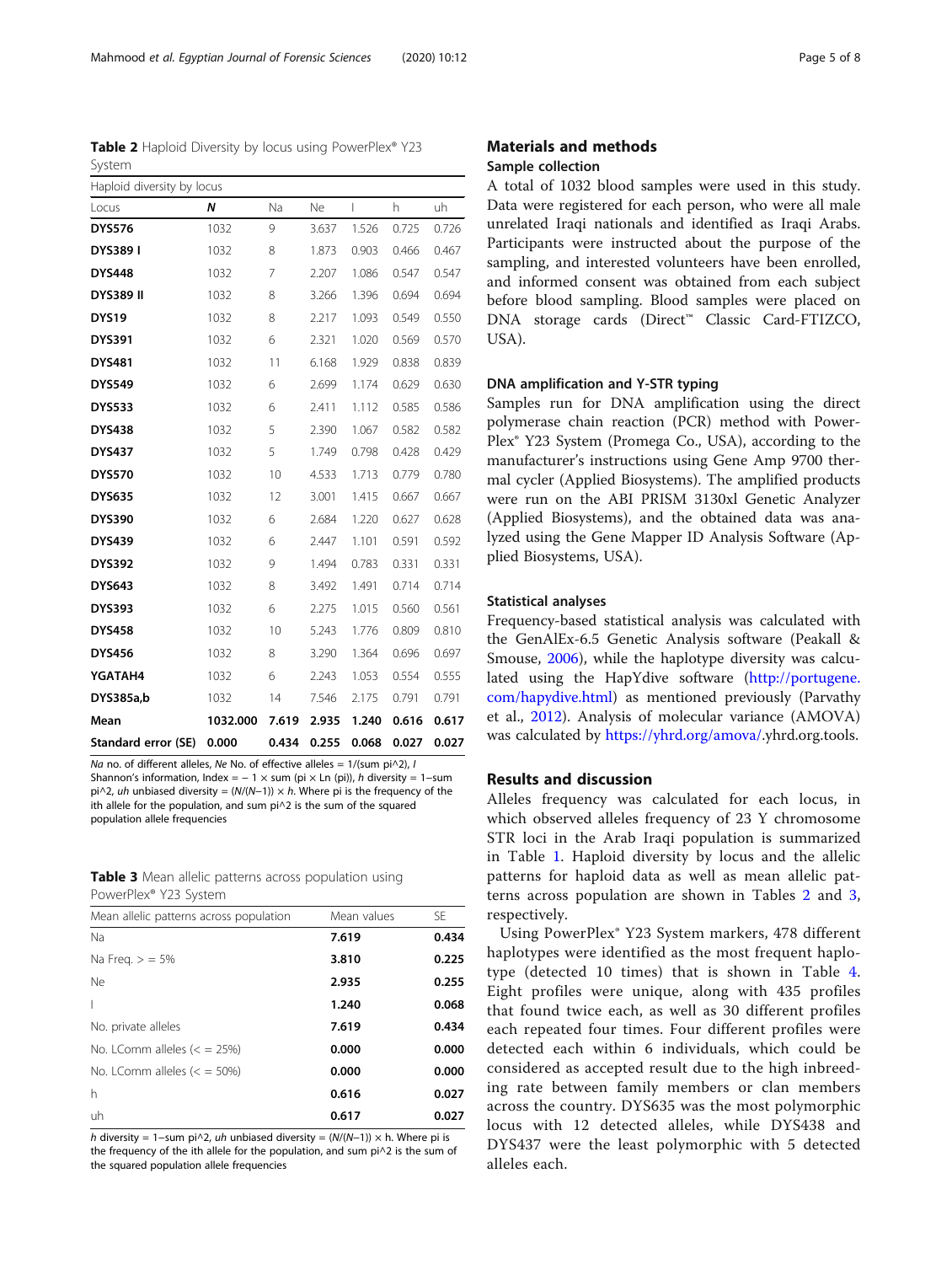One hundred and eighty-five alleles were detected at the 23 Y-STR loci in 1032 samples. Eighty-three samples (8.04%) were observed showing mono-allelic condition for the bi-allelic marker DYS385. A number of new unregistered genetic variations were recorded within DYS458 locus (using PowerPlex® Y23 System), and each sample was re-amplified and re-analyzed for confirmation; variants included (16.2:6 times, 17.2:29 times, 18.2:196 times, 19.2:143 times, 20.2:14 times, and 21.2:4 times), and these variants were previously detected by using [AmpFlSTR®](https://strbase.nist.gov/kits/Yfiler.htm) [Yfiler](https://strbase.nist.gov/kits/Yfiler.htm)™ ([Applied Biosystems](http://www.appliedbiosystems.com/applications/testing_identification/forensics_human_identification.cfm)) and registered in STRBase ([https://strbase.nist.gov/var\\_DYS458.htm\)](https://strbase.nist.gov/var_DYS458.htm).

Genetic diversity for each 23 Y-STR loci (h) ranged from 0.331 for DYS392 (which was the least informative locus) to 0.838 for DYS481(the most informative locus) in mono-allelic markers, and the average gene diversity was  $0.616 \pm 0.027$ ; this result is similar to other neighboring populations that showed low genetic diversity due to several causes (Marchi et al., [2017;](#page-7-0) Palstra et al., [2015](#page-7-0)). The decrease in loci genetic diversity has been related to inbreeding (that is common in most of the Iraqi provinces) which at population level decreases genetic diversity eventually (Charlesworth, [2003](#page-7-0)). The firm paternal inheritance of Y-STRs as well as emigration influences the Y-haplotype diversity (Gusmão et al., [2006](#page-7-0); Wang & Li, [2013](#page-7-0); Singh et al., [2018\)](#page-7-0). The lower effective number of Y-chromosomes in a given population indicates that Y-haplotypes/haplo groups might have a higher variation between populations than markers observed on X chromosomes or autosomes (Domingues et al., [2007](#page-7-0)). The haplotypes of Iraqi haplotypes were compared with the haplotypes of neighboring populations, according to multi-dimensional scaling plot (MDS) for genetic distance (Fig. [1](#page-6-0)), which indicates that Iraqi population are genetically closer to Lebanon and Kuwait than to the United Arab Emirates populations. Similarly, Rst values for the pairs of Iraqi and Kuwait and Lebanon populations showed much closer genetic distances than pairs of Iraqi and United Arab Emirates population (Table [5\)](#page-6-0).

The loci included in the PowerPlex® Y23 System are suitable for forensic DNA fingerprinting casework, population genetic analysis, and anthropological purposes in the Iraqi population. This is the first genetic report using PowerPlex® Y23 for the Iraqi population. These markers showed a high degree of polymorphism, and these results are in concordance with previous studies regarding PowerPlex® Y23 (Purps et al., [2014](#page-7-0)). Data were registered at YHRD under accession number YA004665.

### Conclusion

The present study established the genetic information obtained by using the PowerPlex® Y23 System for the

<span id="page-5-0"></span>

| i                   | j     | Ì<br>Ś<br>j |        | l<br>j        | ï<br>l<br>Ì<br>j<br>١ |                |             |        |                                                |               |        |               |        |               |        |           |        |        |               |           |                    |                |        |                     |
|---------------------|-------|-------------|--------|---------------|-----------------------|----------------|-------------|--------|------------------------------------------------|---------------|--------|---------------|--------|---------------|--------|-----------|--------|--------|---------------|-----------|--------------------|----------------|--------|---------------------|
| intuna <sup>'</sup> | -ount |             | DYS389 | $\frac{1}{2}$ |                       | <b>ANS19</b>   | DYS391      | DYS481 | DYS549                                         | <b>DYS533</b> | DYS438 | DYS437        | DYS570 | <b>DYS635</b> | DY5390 | DYS439    | DYS392 | DYS643 | <b>DYS393</b> | DYS458    | <b>DYS385</b>      | <b>DYS385</b>  | DYS456 | YGATAH4             |
| 200                 | ₽     | f           | 4      | R             | ï<br>i                | $\overline{a}$ | $\supseteq$ | 22     | ֧֧֧֚֚֚֚֚֚֚֚֚֚֚֚֚֚֚֚֚֚֚֚֚֚֚֚֚֚֚֚֚֚֚֚֝֡֡֡֡֡֝֓֞֡֝ |               | ≌      | $\frac{4}{1}$ | 20     | 20            | 24     | $\approx$ |        | ⋍      | í             | $\approx$ | $\frac{\infty}{2}$ | $\overline{0}$ | ĥ      | $\overline{a}$<br>ŗ |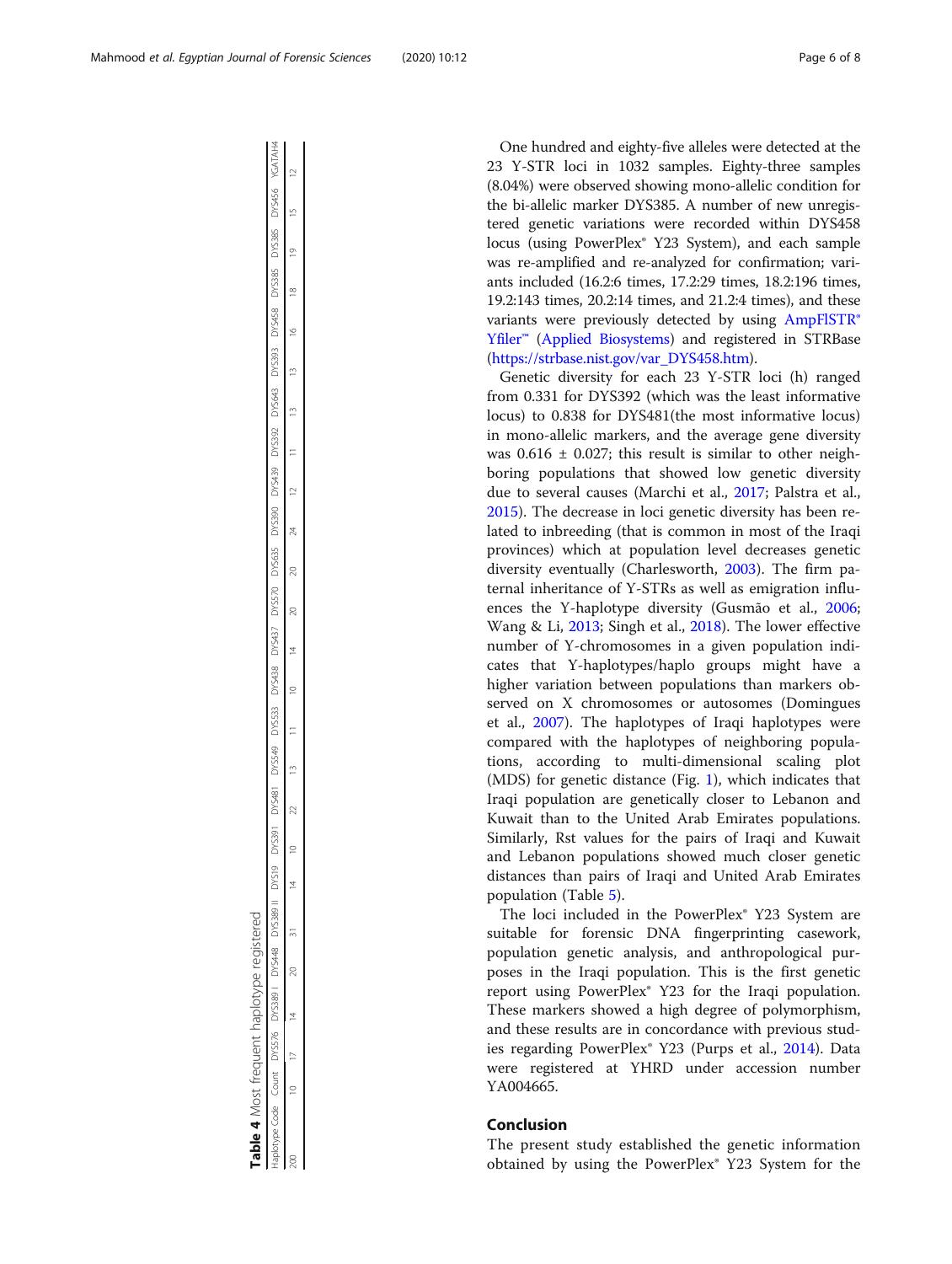<span id="page-6-0"></span>

Table 5 Rst values for Iraqi and neighboring populations

| Population             | "Iragi" studied group | "Iraq [Arab]" | "Iraq'    | "Kuwait"  | "Lebanon" | "United Arab Emirates"   |
|------------------------|-----------------------|---------------|-----------|-----------|-----------|--------------------------|
| "Iraqi" studied group  |                       | $-1.0000$     | $-1.0000$ | $-1.0000$ | $-1.0000$ | $-1.0000$                |
| "Iraq [Arab]"          | 0.0013                |               | $-1.0000$ | $-1.0000$ | $-1.0000$ | $-1.0000$                |
| "Iraq"                 | 0.0007                | $-0.0013$     |           | $-1.0000$ | $-1.0000$ | $-1.0000$                |
| "Kuwait"               | 0.0017                | 0.0091        | 0.0064    |           | $-1.0000$ | $-1.0000$                |
| "Lebanon"              | 0.0022                | 0.0061        | 0.0025    | 0.0073    |           | $-1.0000$                |
| "United Arab Emirates" | 0.0209                | 0.0212        | 0.0286    | 0.0227    | 0.0266    | $\overline{\phantom{0}}$ |